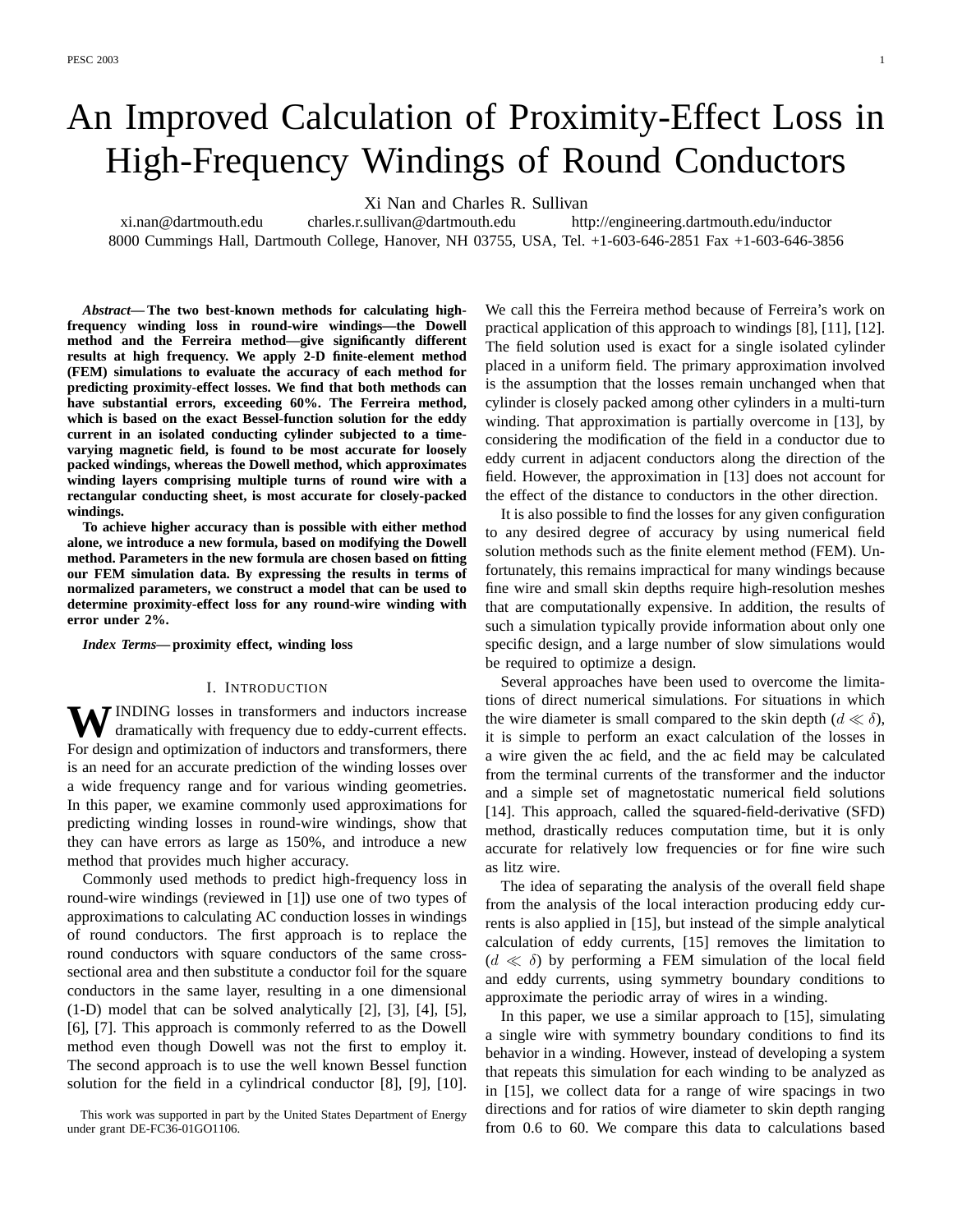on the Dowell method and the Ferreira method to evaluate the accuracy and application range of these methods. We find that they both lead to error as large as or larger than 60% in some regions. Based on these results, we modify the Dowell method to provide a function that approximates the simulation results much better—to within 2%.

Section II reviews the Dowell method and the Ferreira method and shows normalized expressions for power loss with each of these two methods. Section III explains the setup of the model we used for 2-D FEM simulation. Section IV analyzes our results from the FEM simulation, and compares them with the results from the Dowell method and the Ferreira method. Section V provides a discussion of the use of a geometry factor of the winding called porosity factor included in previous literature [2], [8], [9], [16]. Section VI gives the form of our new function based on the 2-D simulation results.

## II. THE DOWELL METHOD AND THE FERREIRA METHOD

There are two kinds of eddy-current effects: Skin effect and proximity effect. When an ac current flows in a conductor, the current density tends to decrease from the surface to the center of the conductor and thus increase the power loss when the operating frequency gets high. This is called skin effect. The proximity effect is similar but it is caused by the current carried by a nearby conductor. The current in the nearby conductor causes a time-varying field and induces a circulating current inside the conductor. Both the skin effect and the proximity effect cause the current density to be nonuniform in the crosssection of the conductor and cause higher winding loss at higher frequency [17].

In this paper we focus exclusively on proximity-effect loss, because, in a multilayer winding, it strongly dominates over skin effect loss. Thus we examine the effect of an external AC field applied to a winding.

## *A. Proximity-Effect Factor*

In this paper, proximity-effect losses are normalized and expressed with a unitless factor  $G$ :

$$
P = \hat{G}\frac{H^2}{\sigma} \tag{1}
$$

where  $P$  is power loss per unit length;  $H$  is the peak value of the external sinusoidal magnetic field caused by currents in surrounding conductors; and  $\sigma$  is the conductivity of the conductor.

This definition (1) differs from some other definitions of  $G$  in that we normalize to conductor conductivity as well as applied field, such that  $\hat{G}$  is unitless. This facilitates application of our results to any design, even with different conductor materials or temperatures.

## *B. Proximity Factor from the Dowell Method*

In the Dowell method, a round conductor with diameter  $d$ is replaced by a square conductor of the same cross sectional area, with width equal to  $\sqrt{\pi}d/2$ . The expression for proximity effect loss per length of an infinite foil conductor with thickness  $\sqrt{a}$  $\sqrt{\pi}d/2$ , can be obtained as a function of frequency [7]:

$$
\hat{G} = \frac{P}{H^2}\sigma = \xi \frac{\sinh \xi - \sin \xi}{\cosh \xi + \cos \xi}
$$
 (2)

where  $\xi$  is defined as:

$$
\xi = \frac{\sqrt{\pi}}{2} \frac{d}{\delta} \tag{3}
$$

and  $\delta$  is the skin depth, which is defined as:

$$
\delta = \frac{1}{\sqrt{\pi f \mu \sigma}}\tag{4}
$$

where  $\mu$  and  $\sigma$  are the permeability and the conductivity of the conductor and  $f$  is the frequency of a sinusoidal current.

The skin effect losses of an infinite foil conductor with same width can be represented by the ratio of AC resistance to DC resistance as in [7]:

$$
\frac{R_{ac}}{R_{dc}} = \frac{\xi}{2} \frac{\sinh \xi + \sin \xi}{\cosh \xi - \cos \xi}
$$
(5)

Based on Dowell's assumptions and the general field solutions for the distribution of current density in a single layer of an infinitely long current sheet, the expression for the AC resistance of the mth layer is derived in [4], and is re-written in [8] as

$$
R_{ac,m} = R_{dc,m} \frac{\xi}{2} \left[ \frac{\sinh \xi + \sin \xi}{\cosh \xi - \cos \xi} + (2m - 1)^2 \frac{\sinh \xi - \sin \xi}{\cosh \xi + \cos \xi} \right]
$$
(6)

where  $R_{dc,m}$  is the DC resistance of a conductor in the winding;  $R_{ac,m}$  is the AC resistance of a conductor in the winding; and  $m$  is the number of the layer under consideration.

Skin effect and proximity effect can be calculated separately due to the orthogonality existing between them [11]. Equation (6) can also be obtained from (5), (2) and the field assumption in [8].

Error is introduced in high frequencies by replacing round conductors with square conductors because substitution only results in the same DC resistance, while the approximation with the rectangular conductor underestimates the AC resistance at high frequency.

Dowell also introduced a porosity factor (also called layer factor) when converting the several conductors in a layer into one equivalent foil conductor to ensure the DC resistance of the model winding is the same as that of the original one. The porosity factor will be discussed in detail in Section V.

## *C. Proximity Factor of a Round Conductor*

The exact expression for  $\hat{G}$  based on an isolated round conductor is:

$$
\hat{G} = -\frac{2\pi\gamma}{\gamma} \frac{ber_2 \gamma ber' \gamma + bei_2 \gamma ber' \gamma}{ber^2 \gamma + bei^2 \gamma} \tag{7}
$$

in which

$$
\gamma = \frac{1}{\sqrt{2}} \frac{d}{\delta} \tag{8}
$$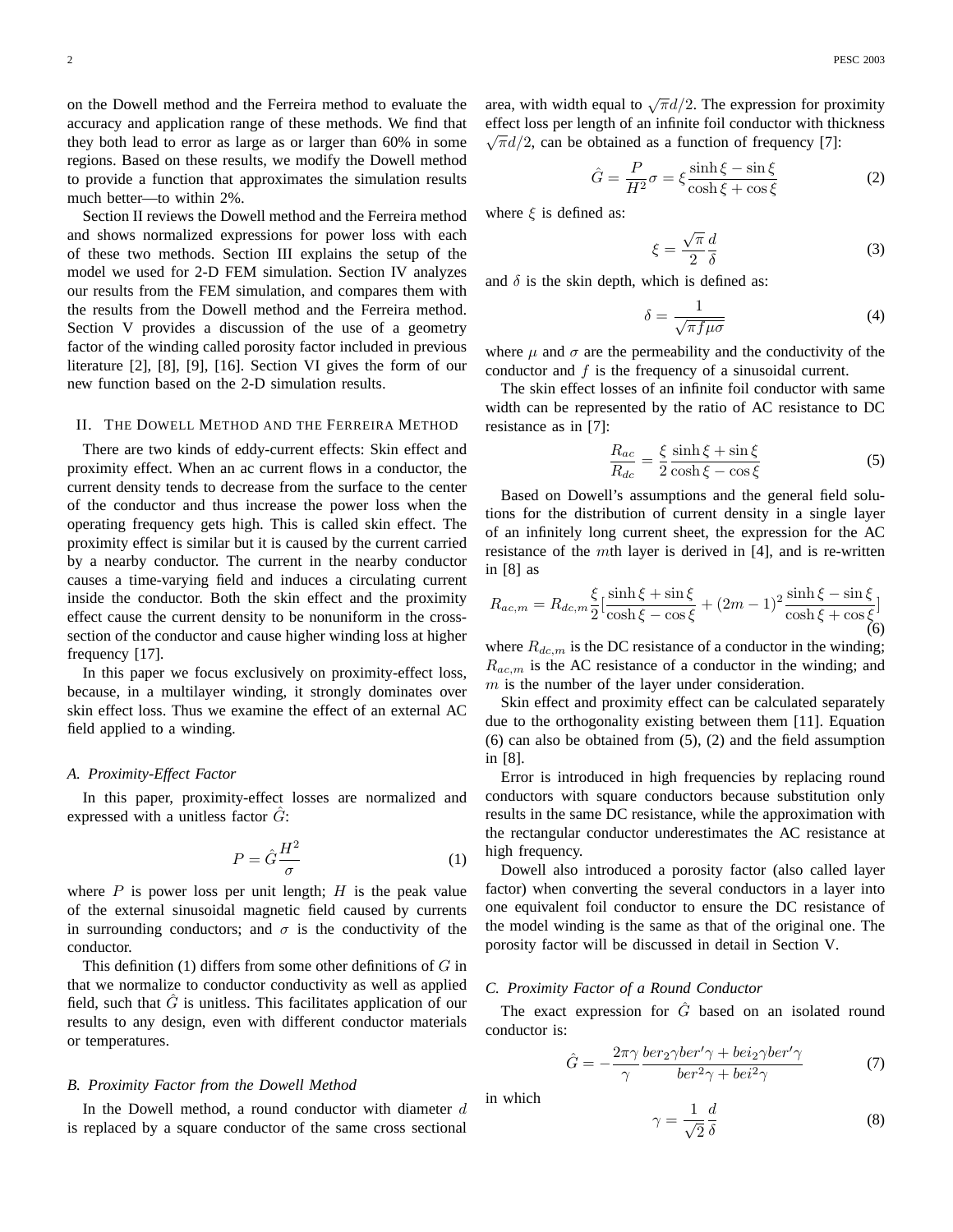

Fig. 1. 2-D simulation model for multilayer windings using symmetrical boundaries to simulate an infinite periodic array of turns.  $v$  is the interwire distance;  $h$  is the interlayer distance.

Ferreira applied the analytical field solution of a single isolated conductor to get an expression for the AC resistance of the mth layer by assuming a 1-D field inside the winding [8]. However, (7) doesn't represent how the distances between layers and conductors in multilayer windings affect power loss. It is only accurate for widely-spaced winding conductors, only in which case the interaction between conductors can be neglected.

# III. 2-D FINITE-ELEMENT SIMULATIONS FOR MULTI-LAYER WINDINGS

To evaluate the accuracy of the Dowell method and the Ferreira method over a wide range of conditions, we performed FEM simulations for a 2-D model. Fig. 1 shows the model used to represent an infinite array of windings packed with a certain spacing defined by  $h$  (interlayer distance) and  $v$  (interwire distance).

Symmetric boundaries are used in this model as shown in Fig. 1. Even symmetric boundaries are set between layers and adjacent conductors in the same layer because of the geometry of the infinite array that we assume. Also, due to the symmetry of the current distribution in a round conductor in the infinite array with a uniform external field applied to it, an odd symmetric boundary can be set in the center of the conductor along the direction of the external field, and an even symmetric boundary can be set in the direction perpendicular to the external field. The net current in the conductor is set to zero so that the only current flowing in the conductor is that caused by the external field.

After solving the model by FEM with varying dimensions and frequencies, we found that power loss is a function of both the frequency and the dimensions. The normalized power loss  $\ddot{G}$  changes not only with frequency, but also with  $h/d$  and  $v/d$ , as shown in Fig. 2 and Fig. 3.

We performed a large number of simulations by sweeping these three variables: frequency, interlayer distance  $h$ , and interwire distance  $v$ . In our simulation, the frequency range is from 20 kHz to 2000 MHz with conductor diameter equal to 0.28 mm, corresponding to  $d/\delta$  from 0.6 to 60. The range of dimensions is  $h/d$  from 0.26 to 1.8 (9 points) and  $v/d$  from 0.03 to 1.4 (10 points). A total of 3600 solutions have been acquired under all different combination of these three variables. The software we used for FEM simulation is a commercial package (Maxwell 2-D field simulator of Ansoft Corporation), and the target error of total field energy was set to 0.01%.

#### IV. ANALYSIS OF THE SIMULATION RESULT

In Fig. 4, we compare the 2-D FEM simulation results with the results given by the Dowell method and the Ferreira method. Some significant conclusions can be drawn: First, in the low frequency range, the results from the Dowell method, the Ferreira method and the 2-D simulation are very close to each other. Second, the Dowell method underestimates proximity-effect loss at high frequency, while the Ferreira method overestimates it at high frequency. Third, the 2-D simulation results are closer to the Dowell method results when the conductors are more closely packed, while the Ferreira method is more accurate when the conductors are further apart.

Although it appears in Fig. 4 that the two models and the experimental results are equal in the low frequency region  $(d \ll \delta)$ , the predictions of the Dowell and Ferreira methods differ by a factor of  $\pi/3$ , or 4.7%, in this region, due to the fact that the Dowell method chooses the size of the square conductor to match DC resistance, not proximity effect losses [18]. This difference is too small to be visible in the compressed log scale shown in Fig. 4, but closer examination of that data shows that the simulation results match the Ferreira method to about 1% in the region, and the Dowell method's prediction of low-frequency proximity effect loss has the expected error of about 5%.

Fig. 2 and 3 show examples of the relationship between power loss and geometry. Reducing the distance between conductors in the same layer or increasing the distance between layers can both reduce the proximity-effect loss. Proximity-effect loss at one specific frequency goes to a constant value which is consistent with that given by the Ferreira method when both  $v/d$  and  $h/d$  are well above one.

#### V. SOME DISCUSSION OF THE POROSITY FACTOR

In the Dowell method, round-wire windings are converted into 'equivalent' foil conductors for easier analysis. The round wires are first replaced by square conductors of equal copper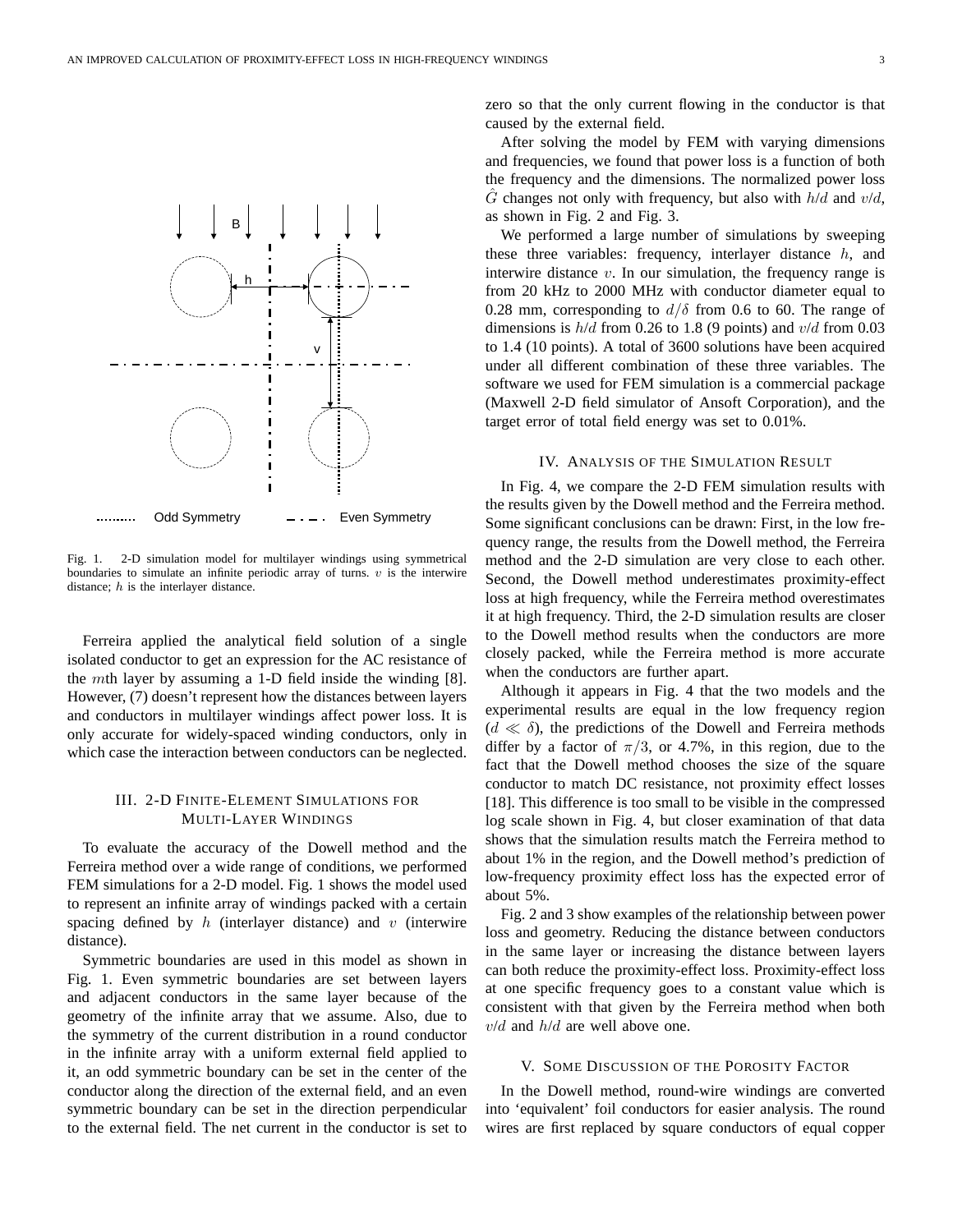

Fig. 2. Unitless normalized proximity-effect factor  $\hat{G}$  versus normalized interwire spacing  $v/d$  with  $d/\delta = 20.7$ , and  $h/d = 1.46$ , where h is the interlayer distance and  $v$  is the interwire distance.



Fig. 3. Unitless normalized proximity-effect factor  $\hat{G}$  versus normalized interlayer spacing  $h/d$  with  $d/\delta = 20.7$ , and  $v/d = 0.9405$ , where h is the interlayer distance and  $v$  is the interwire distance.

cross-sectional area. These square conductors are then brought together to form an equivalent foil winding. This foil winding of copper, which does not extend the entire window breath, is then "stretched" in the thickness direction to become a foil of equal height that does extend across the entire window breath. A layer porosity factor is introduced to match the DC resistance of the original winding. If  $N$  is the number of square conductors per layer, each having an individual width  $a$ , and  $b$  is the window width,

$$
\eta = \frac{Na}{b} \tag{9}
$$

Layer porosity factor was first introduced by Dowell [2]. In Dowell's model for porous layers, the current distribution change caused by the 1-D approximation is considered equiv-



Fig. 4. 2-D FEM simulation result for unitless normalized proximity-effect factor  $\hat{G}$  compared with results from the Dowell method and the Ferreira method (Case 1:  $h/\bar{d}$ =1.86,  $v/d$ =1.24; Case 2:  $h/d$ =0.2698,  $v/d$ =0.1865).

alent to a difference in the conductivity, and this difference is reflected by a  $\sqrt{\eta}$  factor in the skin depth and thus in ξ. Thus the AC resistance in a winding of  $m$  layers can be derived from (6):

$$
R_{ac} = R_{dc}\xi' \left[\frac{\sinh 2\xi' + \sin 2\xi'}{\cosh 2\xi' - \cos 2\xi'} + \frac{2}{3}(m^2 - 1)\frac{\sinh 2\xi' - \sin 2\xi'}{\cosh 2\xi' + \cos 2\xi'}\right]
$$
(10)

where  $\xi'$  is defined as:

$$
\xi' = \xi \sqrt{\eta} \tag{11}
$$

However, it has been pointed out that, at high frequencies, the porosity factor only gives a good approximation when the conductors are closely packed [19], [16].

In [8], the magnetic field is compensated by a factor of  $\eta$ because the average current along the width of each layer is reduced by the same factor. Equation (10) becomes:

$$
R_{ac} = R_{dc}\xi' \left[\frac{\sinh 2\xi' + \sin 2\xi'}{\cosh 2\xi' - \cos 2\xi'} + \eta^2 \frac{2}{3}(m^2 - 1)\frac{\sinh 2\xi' - \sin 2\xi'}{\cosh 2\xi' + \cos 2\xi'}\right]
$$
(12)

We can derive an expression for  $\hat{G}$  from (12) based on the 1-D field approximation in [8]

$$
\hat{G} = \xi' \frac{\sinh \xi' - \sin \xi'}{\cosh \xi' + \cos \xi'}
$$
\n(13)

Similarly, another expression for  $\hat{G}$  can be derived from (10):

$$
\hat{G} = \frac{1}{\eta^2} \xi' \frac{\sinh \xi' - \sin \xi'}{\cosh \xi' + \cos \xi'}
$$
(14)

In [9], an  $\eta^2$  factor is added to the Ferreira proximityeffect loss expression derived from the analytical solution of an isolated round conductor to compensate for the decrease of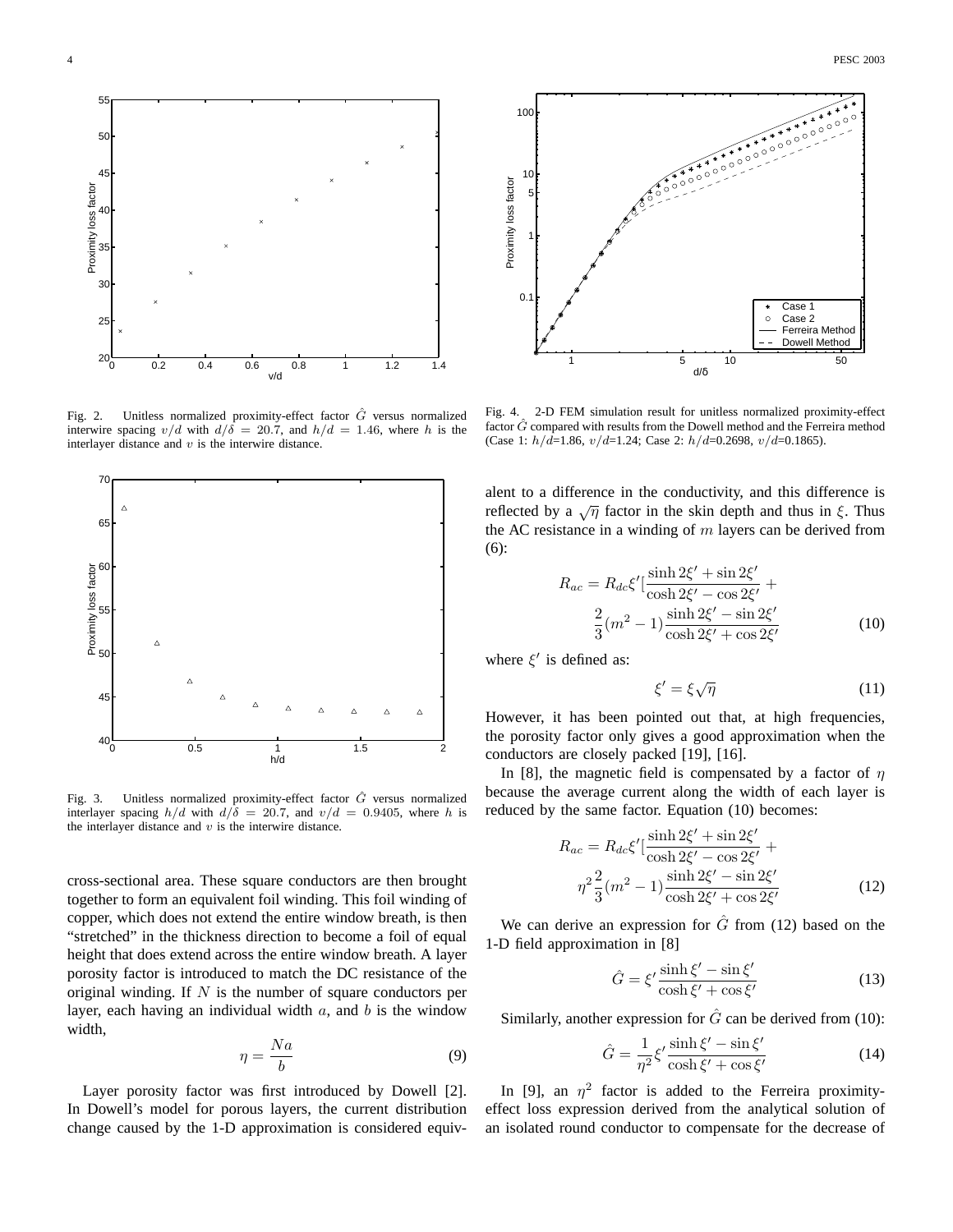

Fig. 5. Comparison of proximity-effect loss in 2-D simulation with various compensation methods with a porosity factor related to interwire distance  $v/d$ at low frequency where  $d/\delta = 0.8368$  Comparison of proximity-effect loss in 2-D simulation with various compensation methods with a porosity factor related to interwire distance  $v/d$  with  $d/\delta = 20.7$  and  $h/d = 1.8571$  in the 6th layer of a multilayer winding.

magnetic field strength in a porous layer. But this  $\eta$  factor does not make any improvement to the Ferreira method in the aspect of taking the interaction between conductors into account since  $\hat{G}$  in [9] is the same as in (7).

From our simulation results,  $\hat{G}$  becomes smaller when  $v/d$ is reduced, while total proximity-effect losses become larger because of the increase of field strength when the conductors in the same layer comes closer together.

Fig. 5 and 6 compare the total proximity-effect loss from simulation results to the different compensations by  $\eta$  at different frequencies. From the two figures, we can see that when skin depth is of the same order as the width of the conductor, compensation of skin depth in (10) is accurate as stated in [20]. However, at a higher frequency, when the skin depth is much smaller than conductor width  $(d/\delta = 20.7)$ , (10) is less accurate than it is at lower frequencies. Nonetheless, it can give better results than the other compensation methods, even though  $\eta$ is introduced to compensate the 2-D effects without rigorous justification [16].

From Fig. 7, we can see that the error of  $\tilde{G}$  in (14) can be from -20% to 60% compared with our simulation results. and in Fig. 8, the error of the Ferreira method can be up to 150% compared to the simulation result.

## VI. CHOOSING THE FUNCTIONAL FORM FOR THE MODIFIED DOWELL METHOD

Our aim is to create a function based on the data from 2-D simulations that can be directly used in calculating proximityeffect loss in multi-layer windings.

A new functional form is chosen based on the Dowell method, which is more frequently used and has a simpler form than the Ferreira method. Two coefficients  $k_1$  and  $k_2$  are added to the



Fig. 6. Comparison of proximity-effect loss in 2-D simulation with various compensation methods with a porosity factor related to interwire distance  $v/d$ with  $d/\delta = 20.7$  and  $h/d = 1.8571$  in the 6th layer of a multilayer winding. This comparison shows that all of the methods in the literature entail substantial errors at high frequency.



Fig. 7. Contour lines of error  $(\%)$  in  $\hat{G}$  from the Dowell method with porosity factor  $\eta$  (as in (14)), compared with simulation results at high frequency when  $d/\delta$ =20.7 versus different interlayer distances h and interwire distances v.

Dowell function to better fit to the 2-D simulation results.<br> $\hat{C} = \frac{1}{L} \sqrt{\frac{1}{2}} \sqrt{\sinh(\sqrt{k_2}X)} - \sin(\sqrt{k_2}X)$ 

$$
\hat{G}' = k_1 \sqrt{k_2} X \frac{\sinh(\sqrt{k_2}X) - \sin(\sqrt{k_2}X)}{\cosh(\sqrt{k_2}X) + \cos(\sqrt{k_2}X)}\tag{15}
$$

where  $X$  is defined as:

$$
X = \frac{d}{\delta} \tag{16}
$$

This approach of modifying the Dowell function based on FEM results, and indeed the form of the function (15), are similar to those in  $[21]$ . However, because we use it to find only  $G$ , not an expression for AC resistance factor, the application of this formula is much more general than the modified Dowell function in [21], and, with the modifications discussed below, we achieve much higher accuracy.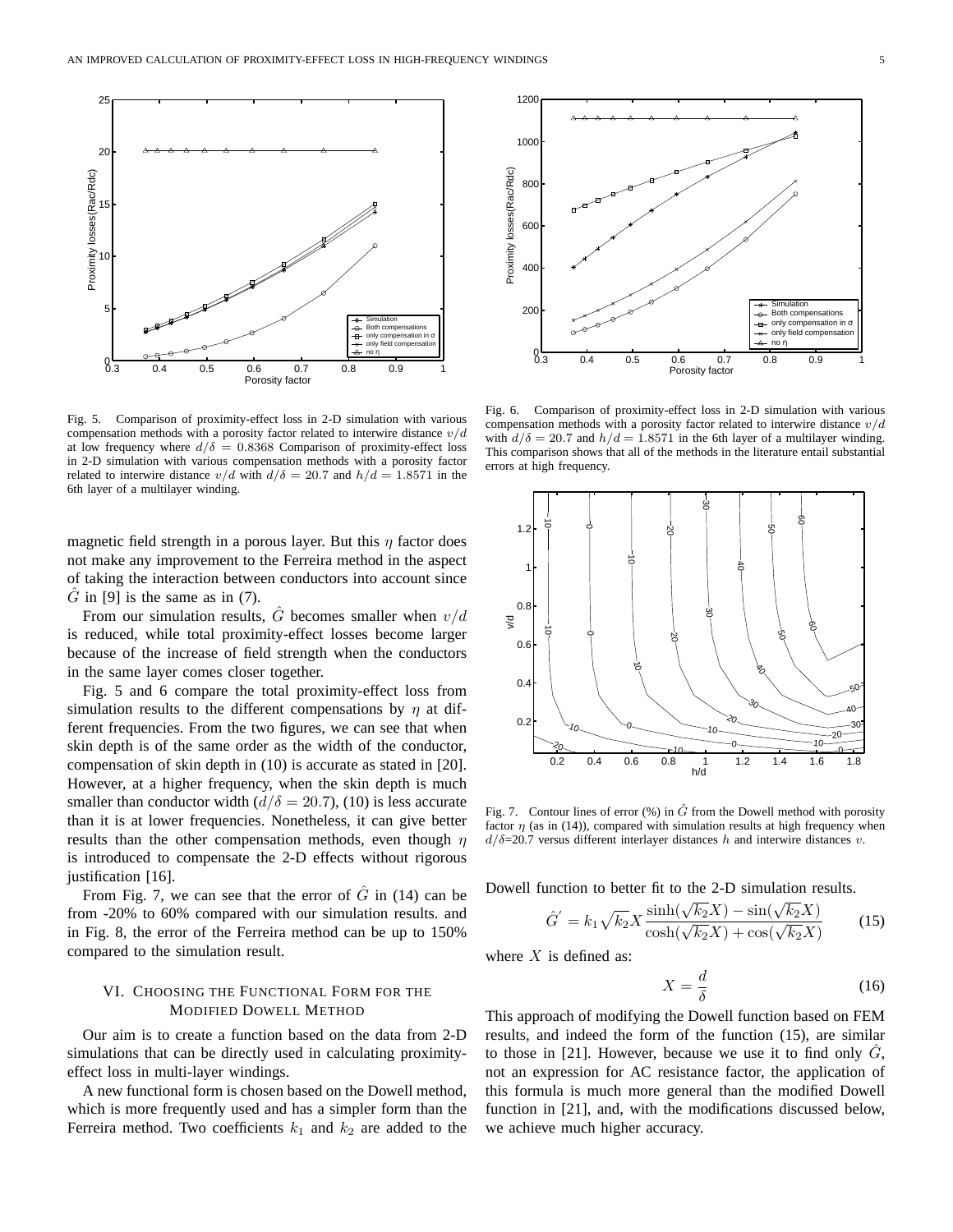

Fig. 8. Contour lines of percent error in  $\hat{G}$  from the Ferreira method compared with simulation results at high frequency when  $d/\delta = 20.7$  versus different interlayer distances  $h$  and interwire distances  $v$ .

When Dowell's function is modified by varying  $k_1$  and  $k_2$ , the curve is scaled, but the shape is unchanged. Our simulation data, however, has a slightly different shape for different wire spacings. As shown in Fig. 9, the Dowell solution has a slight overshoot where the function transitions from the part of the of the curve that is proportional to  $\xi^4$  (or  $f^2$ ) to the part of the curve that is proportional to  $\xi$  (or  $f^{0.5}$ ). The simulation data only exhibits this overshoot for small values of  $v/d$ . To produce a curve with the same general shape but without the overshoot, we introduce a new function:

$$
\hat{d}(X) = \frac{KX}{(X^{-3n} + b^{3n})^{\frac{1}{n}}}.
$$
\n(17)

This function is based on the curve-fit function used in [22], having two constant-slope portions, but is modified to have constant slopes of four and one on a log-log scale to fit the known high- and low-frequency asymptotic behavior of eddy currents. The constant  $b$  controls the point at which the transition between slopes occurs, and the constant  $n$  determines whether the transition is abrupt (large values of  $n$ ) or smooth (small values of  $n$ ). K is chosen to fit (17) to simulation data at low frequency, and from rough curve-fitting in the low frequency range, its value can be fixed at 0.0960.

As shown in Fig. 9, (17) provides a better fit for some geometries, whereas (15) provides a better fit for other geometries. To allow fitting data with either shape, or any intermediate shape, we used a weighted average of the two functions (15) and (17), with weighting  $w$ :

$$
\hat{G}' = (1 - w)k_1 \sqrt{k_2} X \frac{\sinh(\sqrt{k_2}X) - \sin(\sqrt{k_2}X)}{\cosh(\sqrt{k_2}X) + \cos(\sqrt{k_2}X)} + w\hat{d}(X)
$$
\n(18)

By fitting (18) to the 90 sets of data (in each set of data  $d/\delta$ sweeps from 0.6 to 60 with 40 samples evenly distributed on a log scale), we obtained 90 sets of  $w$ ,  $k_1$ ,  $k_2$ ,  $b$ , and  $n$  values, defining curves which fit the data from 2-D FEM simulations



Fig. 9. Depending on geometry, the simulation results may or may not exhibit the "overshoot" in the Dowell function. In upper plot, simulation results for  $h/d = 1.4603$  and  $v/d = 0.1865$  are compared to the two curve fitting equations: the modified Dowell function (15) and the dual-slope function (17). In this case, the simulation data does not exhibit the overshoot and the dualslope function (17) fits better. In the lower plot, data for  $h/d = 0.2698$  and  $v/d = 0.1865$  can be seen to be fit better by the modified Dowell function (15), although there is still significant error in the fit.

much better. Each set of values corresponds to a different  $v/d$ and  $h/d$ . Fig. 11 shows the error of our new function compared with the original 2-D simulation data, which is under 2% in all solutions for different dimension sets, and the only errors exceeding 1% occur at dimensional conditions of small  $h/d$ and large  $v/d$ , which are seldom used in practice.

To use the results we report above, one would look up the values of  $w$ ,  $k_1$ ,  $k_2$ ,  $b$ , and  $n$  in Table I based on the values of  $v/d$  and  $h/d$ . We are presently studying different possible curve-fit functions that would give values of  $w$ ,  $k_1$ ,  $k_2$ ,  $b$ , and *n* based on the values of  $v/d$  and  $h/d$ .

## VII. CONCLUSION

In this paper, 2-D symmetrical numerical simulation results for the conductor loss in windings due to the proximity effect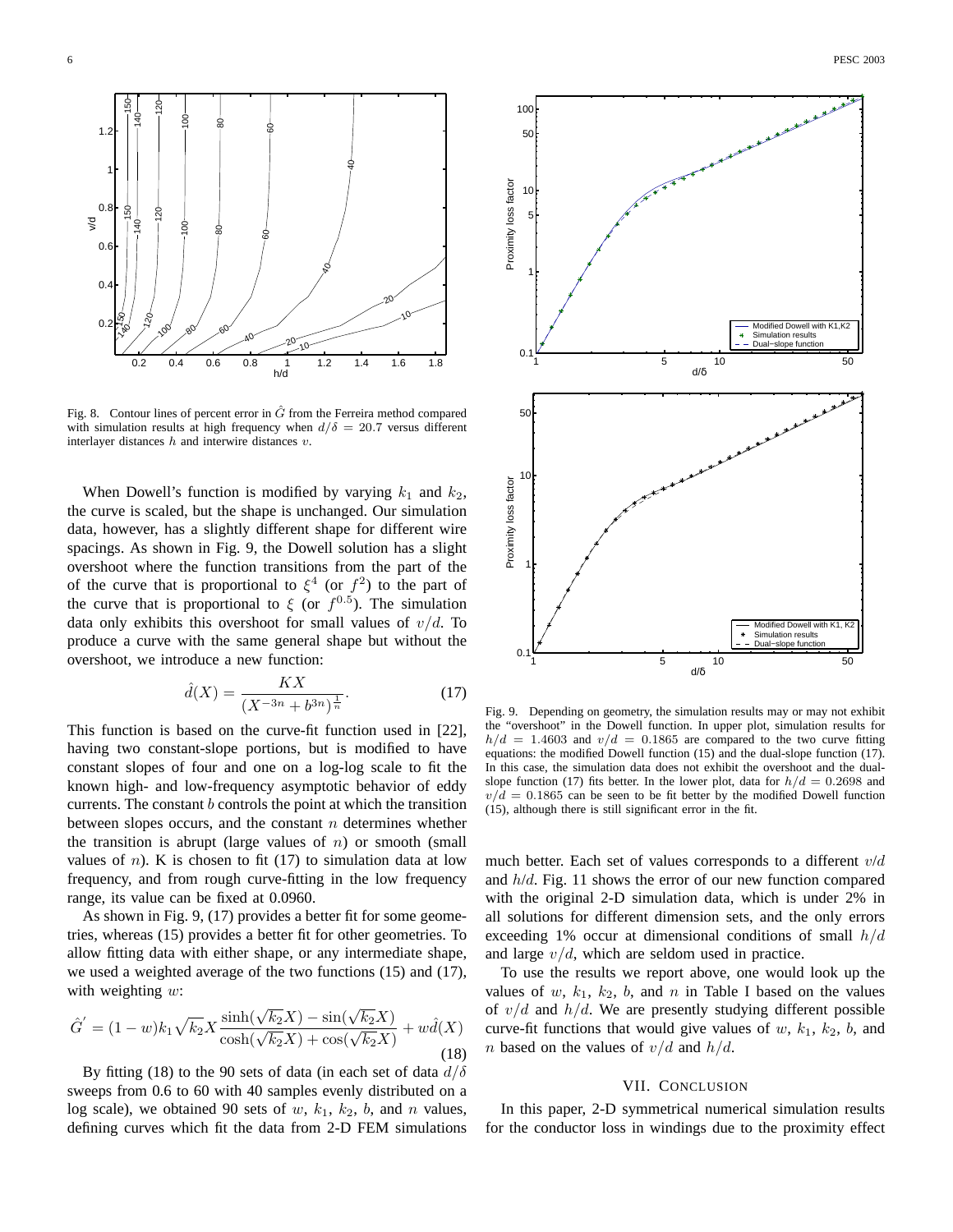

Fig. 10. Simulation results for  $h/d = 0.2698$  and  $v/d = 0.1865$  are compared to the combined curve fitting equation (18). The combined equation can be seen to fit the data better than is possible with either of the individual functions; this is the same data as in the second plot in Fig. 9.



Fig. 11. Contour lines of maximum percent error for the curve fit (18) using the parameters in Table I for different dimensional conditions. The value associated with each contour line is the maximum percentage error over the frequency range tested, corresponding to values of  $d/\delta$  from 0.6 to 60.

are presented. The result show that the Dowell method can have up to 60% error even with appropriate compensation by porosity factor and the Ferreira method can have up to 150% error. A new function which is based on the Dowell function has been chosen and it is shown to fit the 2-D simulation data with error under 2%.

#### **REFERENCES**

- [1] Audrey M. Urling, Van A. Niemela, Glenn R. Skutt, and Thomas G.Wilson, "Characterizing high-frequency effects in transformer windings—a guide to several significant articles", *Journal of Circuits,Systems,and Computers*, vol. 5, no. spec issue, pp. 607–626, Dec. 1996.
- [2] P.L. Dowell, "Effects of eddy currents in transformer windings", *Proceedings of the IEEE*, vol. 113, no. 8, pp. 1387–1394, Aug. 1966.
- [3] P.S.Venkatraman, "Winding eddy current losses in switch mode power transformers due to rectangular wave currents", *Proceedings of Powercon 11,Power Concepts Inc.*, pp. 1–11, 1984.
- [4] M.P. Perry, "Multiple layer series connected winding design for minimum losses", *IEEE Transactions on Power Apparatus and Systems*, vol. PAS-98, pp. 116–123, Jan./Feb. 1979.
- [5] E.Bennet and S.C. Larson, "Effective resistance of alternating currents", *American Institute of Electrical Engineers*, vol. 59, pp. 1010–1017, 1940.
- [6] Bruce Carsten, "High frequency conductor losses in switchmode magnetics", in *Technical Papers of the First International High Frequency Power Conversion 1986 Conference.*, May 1986, pp. 155–176.
- [7] Richard L. Stoll, *The analysis of eddy currents*, Clarendon Press. Oxford, 1974.
- [8] J. A. Ferreira, "Improved analytical modeling of conductive losses in magnetic components", *IEEE Transactions on Power Electronics*, vol. 9, no. 1, pp. 127–131, Jan. 1994.
- [9] M.Bartoli, N. Noferi, and A. Reatti, "Modelling winding losses in highfrequency power inductors", *Journal of Circuits, Systems, and Computers*, vol. 5, no. spec issue, pp. 607–626, Dec. 1996.
- [10] William R. Smythe, *Static and Dynamic Electricity*, McGraw-Hill, 1968, page 411.
- [11] J. A. Ferreira, "Analytical computation of ac resistance of round and rectangular litz wire windings", *IEEE Proceedings-B Electric Power Applications*, vol. 139, no. 1, pp. 21–25, Jan. 1992.
- [12] J. A. Ferreira, *Electromagnetic Modelling of Power Electronic Converters*, Kluwer Academic Publishers, 1989.
- [13] J.Roudet J.P.Keradec, E. Laveuve, "Multipolar development of vector potential for parallel wires. application to the study of eddy currents effects in transformer windings", *IEEE transaction on Magnetics*, vol. 27, no. 5, pp. 4242 4245, 1991.
- [14] Charles R. Sullivan, "Computationally efficient winding loss calculation with multiple windings, arbitrary waveforms, and two- or threedimensional field geometry", *IEEE Transactions on Power Electronics*, vol. 16, no. 1, pp. 142–150, Jan. 2001.
- [15] Alexander D. Podoltsev, "Analysis of effective resistance and eddy-current losses in multiturn winding of high-frequency magnetic components", *IEEE Transactions on Magnetics*, vol. 39, no. 1, pp. 539–548, Jan. 2003.
- [16] F. Robert, "A theoretical discussion about the layer copper factor used in winding losses calculation", *IEEE Transactions on Magnetics*, vol. 38, no. 5, pp. 3177–3179, Sept. 2000.
- [17] P. N. Murgatroyd, "Calculation of proximity losses in multistranded conductor bunches", *IEEE Proceedings, Part A*, vol. 36, no. 3, pp. 115– 120, 1989.
- [18] Charles R. Sullivan, "Optimal choice for number of strands in a litz-wire transformer winding", *IEEE Transactions on Power Electronics*, vol. 14, no. 2, pp. 283–291, 1999.
- [19] E. C. Snelling, *Soft Ferrites, Properties and Applications*, Butterworths, second edition, 1988.
- [20] J.P Schauwers F. Robert, P. Mathys, "Ohmic losses calculation in SMPS transformers: Numerical study of Dowell's approach accuracy", *IEEE Transactions on Magnetics*, vol. 34, no. 4, pp. 1255–1257, July 1998.
- [21] J.P Schauwers F. Robert, P. Mathys, "A closed-form formula for 2-d ohmic losses calculation in smps transformer foils", *IEEE Transactions on Power Electronics*, vol. 16, no. 2, pp. 437–444, May 2001.
- [22] S.R. Sanders C.R. Sullivan, "Models for induction machines with magnetic saturation of the main flux path", *IEEE Transactions on Industry Applications*, vol. 31, no. 4, pp. 907–17, 1995.